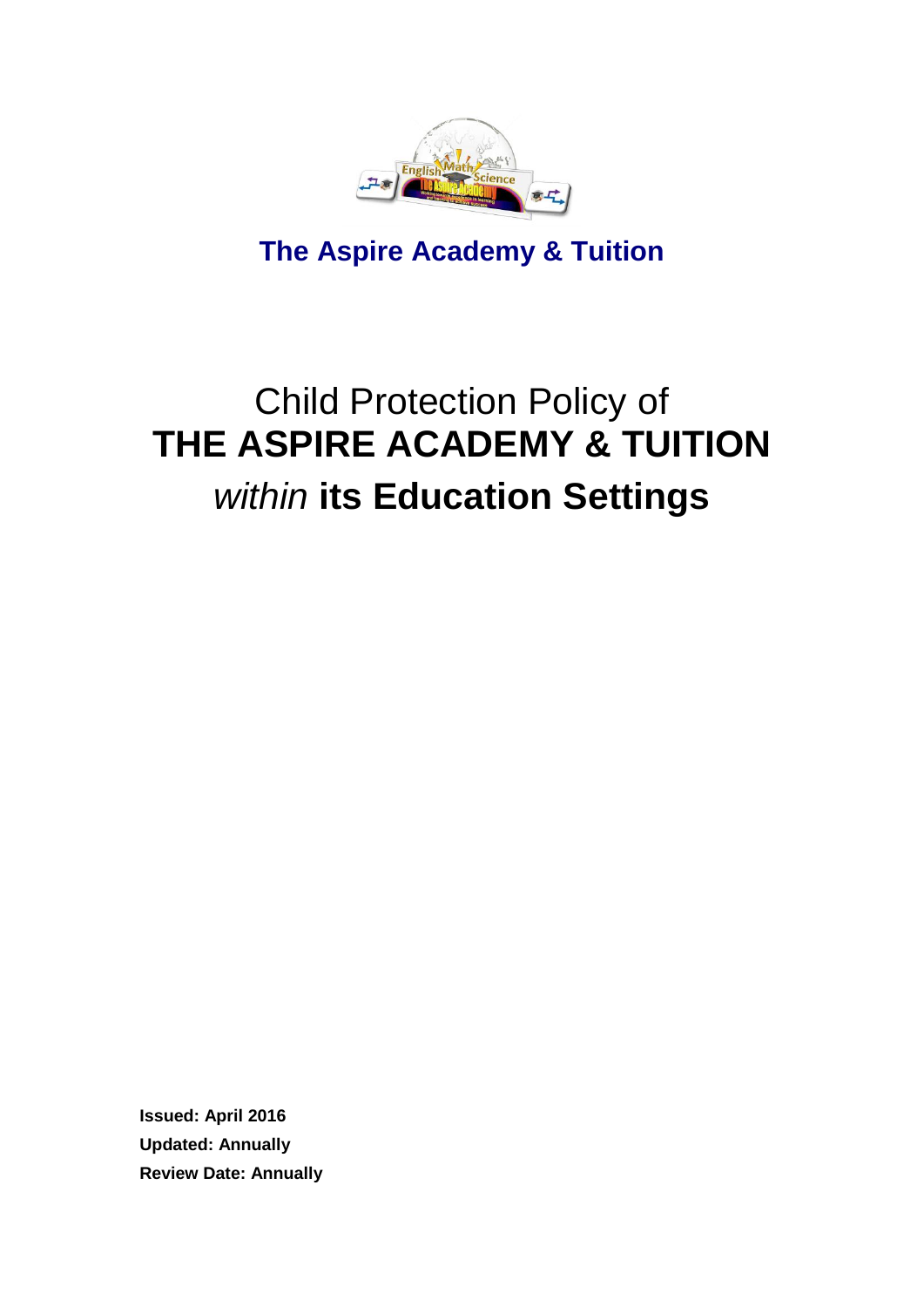

# **Table of Contents**

- **1. Introduction**
- **2. Child Protection Procedures**
- **3. Roles & Responsibilities**
- **4. Information Sharing**
- **5. Allegations Against Staff**
- **6. Child Protection Training**
- **7. Implementation, Dissemination & Review Strategies**

| Academy Name:                                         | THE ASPIRE ACADEMY & TUITION LTD    |
|-------------------------------------------------------|-------------------------------------|
| Designated<br><b>Child Protection Officer:</b>        | Mr. Hamzah Muhammad                 |
| Deputy Designated<br><b>Child Protection Officer:</b> | Miss Shukri Hanif<br>Mrs. Roma Awes |
| <b>Designated Governor</b><br>For Child Protection:   | Mr. Michael Sylvester               |
| Date Last Reviewed:                                   |                                     |



Mr. Hamzah Muhammad HEALTH AND SAFETY POLICY The Aspire Academy & tuition Ltd. 13 Drayton Green Road West Ealing London W13 ONG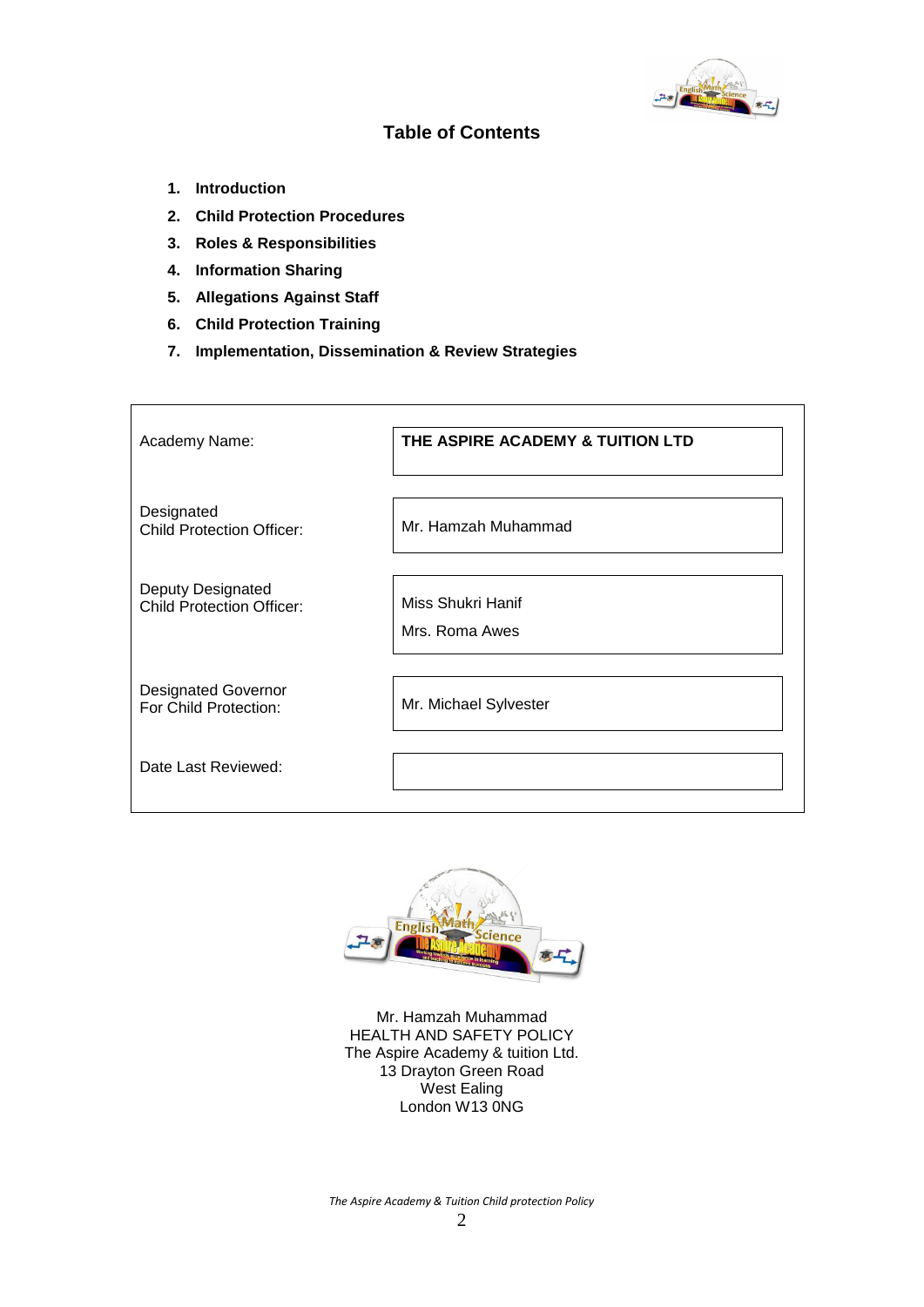

## **Introduction**

This policy aims to provide all members of staff (paid and unpaid), children and young people, and their families with a clear and secure framework for ensuring that all children in the academy are protected from harm, both while at the academy and when off the academy's premises.

Practitioners who work with children in this academy will read this policy within the framework of:

- London Borough of Ealing Child Protection Procedures
- Working Together to Safeguard Children (2015)
- Safeguarding Children in Education (2015)
- Information Sharing Practice Guidance (2015)
- Children Act 1989
- Children Act 2004
- Education Act 2002

As an education provider, The Aspire Academy & Tuition believes in supporting all aspects of children and young people's development and learning, and keeping children safe.

We understand that emotional and social aspects of learning create a foundation for all academic learning. If a child has not been supported to understand, express and resolve their feelings, they may not have the ability to share with other children, resolve the small conflicts that arise in day-to-day classroom life, or concentrate on learning. Their frustrations may cause a range of antisocial, disruptive, overly compliant or withdrawn behaviours.

All staff and tutors will work to ensure that:

- Children and young people feel listened to, valued and respected
- Staff and tutors are aware of indicators of abuse and know how to share their concerns appropriately
- All paid and unpaid staff, volunteer and tutors are subject to rigorous recruitment procedures
- All paid and unpaid staff are given appropriate support and training

Education staff play a crucial role in helping to identify welfare concerns, and indicators of possible abuse or neglect, at an early stage. The Aspire Academy & Tuition is committed to referring those concerns via the Designated Child Protection Officer (DCPO) to the appropriate organisation, normally local authority children's social care, contributing to the assessment of a child's needs and, where appropriate, to ongoing action to meet those needs.

In order to ensure children are adequately protected, we will ensure that:

- We have a designated child protection officer (DCPO) and a deputy DCPO who attend multi-agency training at least once every two years
- All staff are trained in basic Child Protection awareness every three years
- All staff have read and understand the Child Protection Policy and are aware of the indicators of child abuse and how to respond to concerns or disclosures of abuse by children
- All children, young people and their families are familiar with the Child Protection Policy
- The child protection policy is reviewed on an annual basis by the DCPO and the board of the Aspire Academy & Tuition board of directors.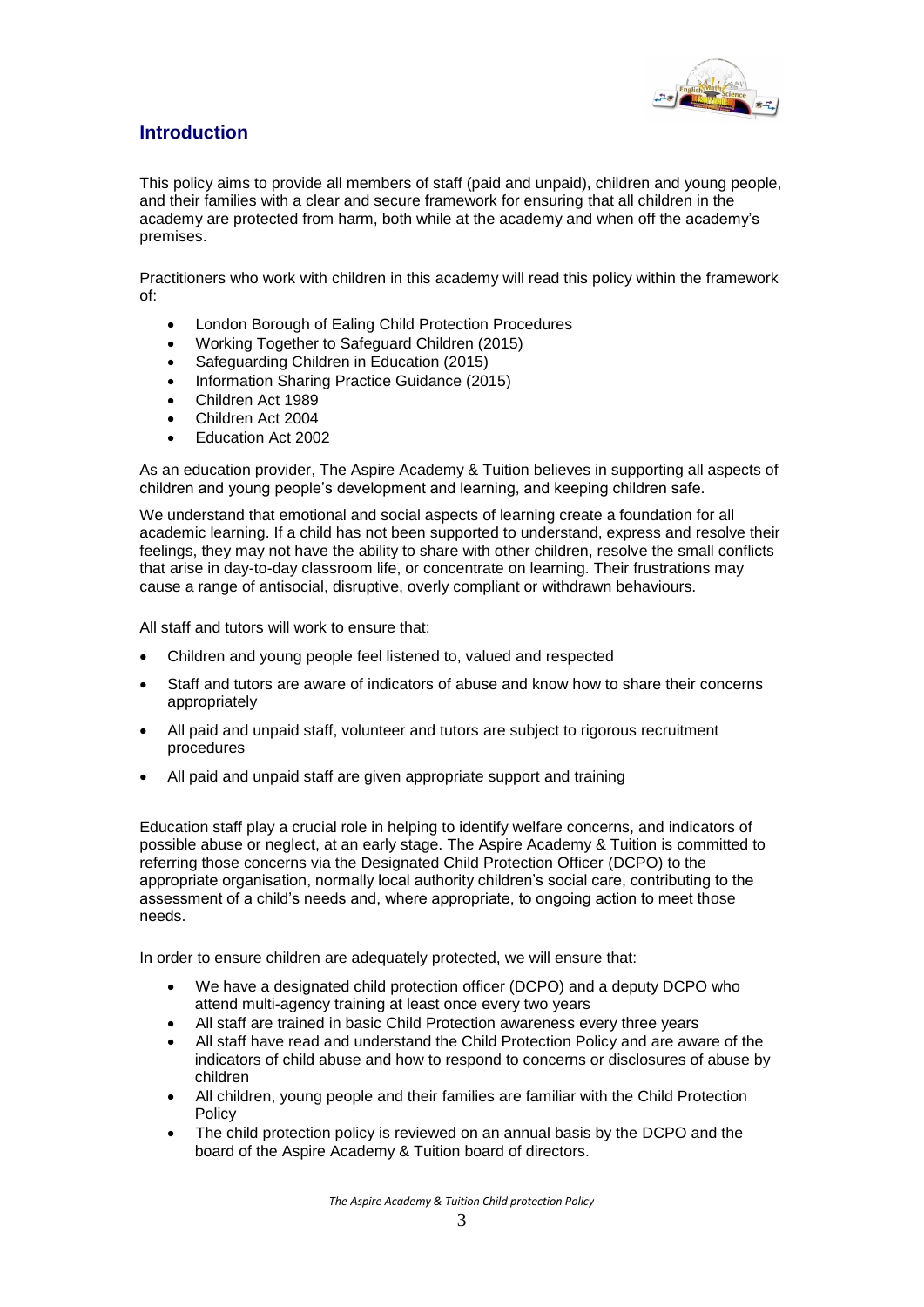

## **Recognising Abuse**

In the Children Acts 1989 and 2004, **a child** is anyone who has not yet reached their 18th birthday.

Safeguarding and promoting the welfare of children is defined in Working Together to Safeguard Children (2015) as:

- protecting children from maltreatment;
- preventing impairment of children's health or development;
- ensuring that children are growing up in circumstances consistent with the provision of safe and effective care;
- undertaking that role so as to enable those children to have optimum life chances and to enter adulthood successfully.

Abuse and neglect are forms of maltreatment of a child. Somebody may abuse or neglect a child by inflicting harm, or by failing to act to prevent harm. Children may be abused in a family or in an institutional or community setting, by those known to them or, more rarely, by a stranger for example, via the internet. They may be abused by an adult or adults, or another child or children.

The Children Act 1989 introduced the concept of **significant harm** as the threshold that justifies compulsory intervention in family life in the best interests of children, and gives local authorities a duty to make enquiries to decide whether they should take action to safeguard or promote the welfare of a child who is suffering, or likely to suffer, significant harm.

## **Physical abuse**

Physical abuse may involve hitting, shaking, throwing, poisoning, burning or scalding, drowning, suffocating, or otherwise causing physical harm to a child.

Physical harm may also be caused when a parent or carer fabricates the symptoms of, or deliberately induces, illness in a child.

## **Emotional abuse**

Emotional abuse is the persistent emotional maltreatment of a child such as to cause severe and persistent adverse effects on the child's emotional development:

- It may involve conveying to children that they are worthless or unloved, inadequate, or valued only insofar as they meet the needs of another person.
- It may include not giving the child opportunities to express their views, deliberately silencing them or 'making fun' of what they say or how they communicate.
- It may feature age or developmentally inappropriate expectations being imposed on children. These may include interactions that are beyond the child's developmental capability, as well as overprotection and limitation of exploration and learning, or preventing the child participating in normal social interaction. This can also occur when a child is a young carer for a parent who is disabled, has mental health problems or misuses alcohol or drugs.
- It may involve seeing or hearing the ill-treatment of another for example where there is fighting or violence in the home.
- It may involve serious bullying (including via electronic media), causing children frequently to feel frightened or in danger, or the exploitation or corruption of children.

Some level of emotional abuse is involved in all types of maltreatment of a child, though it may occur alone.

For more information, see our *Anti-Bullying Policy.*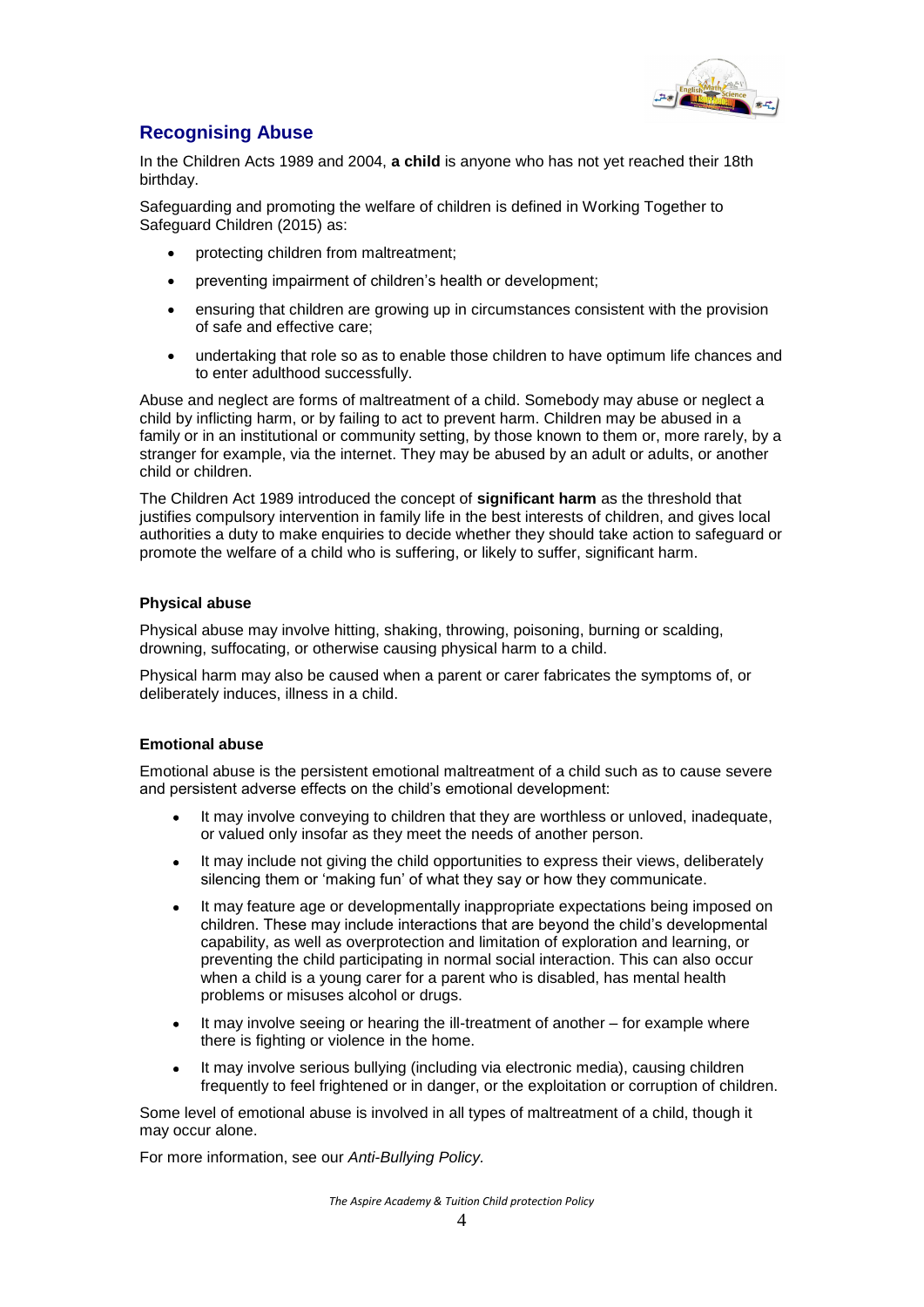

## **Sexual abuse**

Sexual abuse involves forcing or enticing a child or young person to take part in sexual activities, not necessarily involving a high level of violence, whether or not the child is aware of what is happening.

The activities may involve physical contact, including assault by penetration (for example, rape or oral sex) or non-penetrative acts such as masturbation, kissing, rubbing and touching outside of clothing.

They may also include non-contact activities, such as involving children in looking at, or in the production of, sexual images, watching sexual activities, encouraging children to behave in sexually inappropriate ways, or grooming a child in preparation for abuse (including via the internet).

Sexual abuse is not solely perpetrated by adult males. Women can also commit acts of sexual abuse, as can other children.

## **Neglect**

Neglect is the persistent failure to meet a child's basic physical and/or psychological needs, likely to result in the serious impairment of the child's health or development.

Neglect may occur during pregnancy as a result of maternal substance abuse. Once a child is born, neglect may involve a parent or carer failing to:

- provide adequate food, clothing and shelter (including exclusion from home or abandonment);
- protect a child from physical and emotional harm or danger;
- ensure adequate supervision (including the use of inadequate caregivers); or
- ensure access to appropriate medical care or treatment.
- It may also include neglect of, or unresponsiveness to, a child's basic emotional needs.

## **Special Circumstances**

The London Borough of Ealing's Child Protection Procedures outlines response to special circumstances in child protection cases, including issues such as:

- **Bullving**
- Domestic violence
- Fabricated or induced illness
- Female genital mutilation (FGM)
- Gangs, serious youth violence and violent extremism
- 'Honour'-based violence
- Information and communication technology (ICT)-based forms of abuse
- Missing from care and home
- Not attending the academy
- Parental lack of control
- Parental mental illness
- Parents with learning disabilities
- Parents who misuse substances
- **Pregnancy**
- Private fostering
- Self-harming and suicidal behaviour
- Sexually active children
- Sexually exploited children
- Spirit possession or witchcraft
- Trafficked and exploited children
- Young carers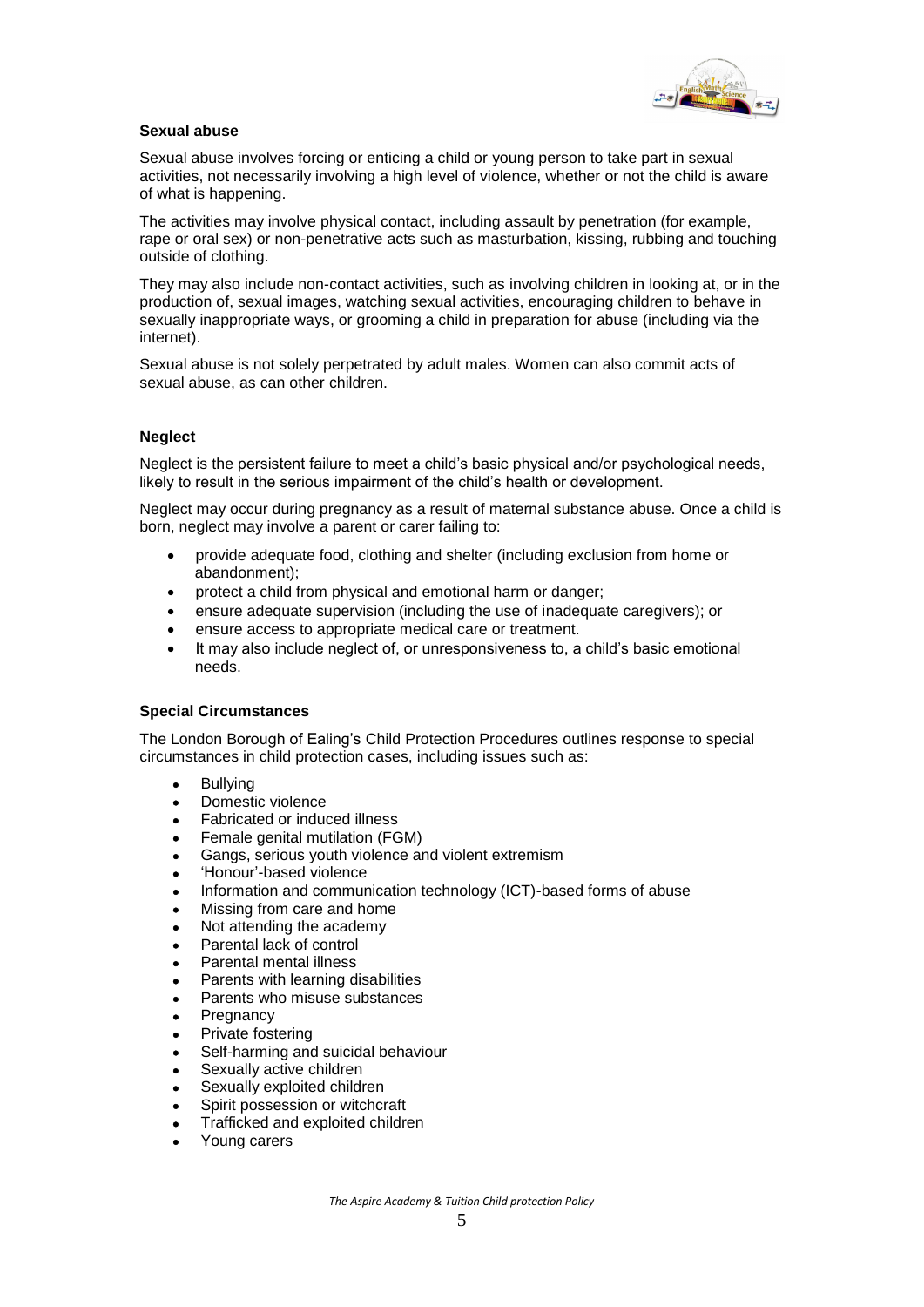

# **The Designated Child Protection Officer**

The designated child protection officer (DCPO) takes the lead responsibility for child protection, including support for other staff, tutors, volunteers and information sharing with other agencies, developing policies and staff training. The academy has one DCPO and a Deputy DCPO. Usually, the DCPO is also the named person who responds to [allegations](http://www.haringeylscb.org/index/lawpolicyguidance/allegations.htm) made against members of staff, tutors and volunteers.

The DCPO is a senior member of staff or management with the authority and seniority to carry out the functions of the role.

## **DCPO Responsibilities**

- Refer suspected abuse and neglect to the First Response Service
- Report [allegations](http://www.haringeylscb.org/index/lawpolicyguidance/allegations.htm) made against members of staff, tutors or volunteers to the Local Authority Designated Officer or LADO (and Ofsted, if Early Years / Play Providers / Childminders)
- Develop and update the [Child Protection and other safeguarding policies,](http://www.haringeylscb.org/index/lawpolicyguidance/policy_templates.htm) ensuring that staff, tutors or volunteers and children/families/parents are aware of them
- Provide support and advice to all members of staff, tutors or volunteers within the setting regarding child protection concerns
- Keep Management informed about any issues that arise
- Ensure that cover is provided for the role when absent from the setting
- Ensure that a child's child protection file is copied for the new educational establishment when a child moves educational settings, and that this file is transferred securely and separately from the main pupil file.
- Ensure that all staff, tutors and volunteers receive appropriate [Child Protection and](http://www.haringeylscb.org/index/schools_ey.htm#training)  [Safeguarding Training,](http://www.haringeylscb.org/index/schools_ey.htm#training) and maintain training records
- Cooperate with any requests for information from the local authority, such as Child Protection training returns and self-evaluative forms for safeguarding and child protection, in compliance with Section 11, Children Act 2004

## **Other Staff's Responsibilities**

It is the responsibility of all other members of staff, tutors volunteers and management to ensure that all safeguarding concerns, both minor and serious, are reported to the DCPO as soon as reasonably possible.

The DCPO may have other information regarding a child, young person or their family of which other staff may not be aware. Minor concerns may take on greater significance within the wider context of knowledge of a child or family that the DCPO may have.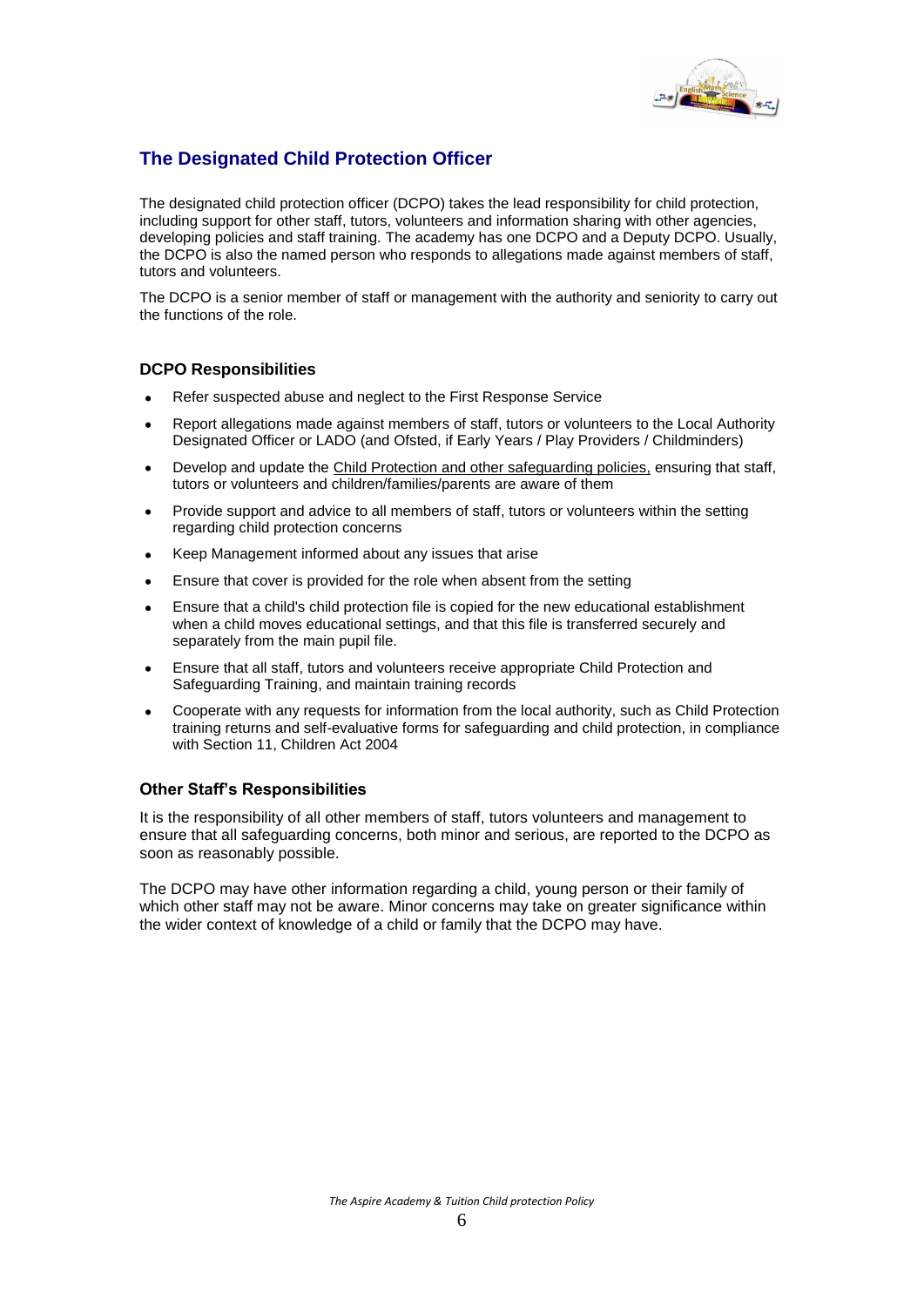

## **Child Protection Procedures**

- 1. **You have a concern about a child / young person's wellbeing**, based on:
	- a. Something the child / young person / parent has told you
	- b. Something you have noticed about the child's behaviour, health, or appearance
	- c. Something another professional said or did

Even if you think your concern is minor, the DCPO may have more information that, together with what you know, represents a more serious worry about a child.

It is never your decision alone how to respond to concerns – but it is always your responsibility to share concerns, no matter how small.

2. **Decide whether you need to find out more** by asking the child / young person, or their parent to clarify your concerns, being careful to use open questions:

…beginning with words like: 'how', 'why', 'where', 'when', 'who'?

3. **Let the child / young person / parent know what you plan to do next** if you have heard a disclosure of abuse or you are talking with them about your concerns. Do **not** promise to keep what s/he tells you secret.

…for example, 'I am worried about your bruise and I need to tell Mrs Smith so that she can help us think about how to keep you safe'

- 4. **Inform the DCPO immediately**. If the DCPO is not available, inform their Deputy. If neither are available, speak to the Head or another senior member of staff. If there is no other member of staff available, you must make the referral yourself.
- 5. **Make a written record** as soon as possible after the event, noting:
	- a. Name of child
	- b. Date, time and place
	- c. Who else was present
	- d. What was said / What happened / What you noticed … speech, behaviour, mood, drawings, games or appearance
	- e. If child or parent spoke, record their words rather than your interpretation
	- f. Analysis of what you observed & why it is a cause for concern
- 6. The DCPO may **take advice from Family Contact Point**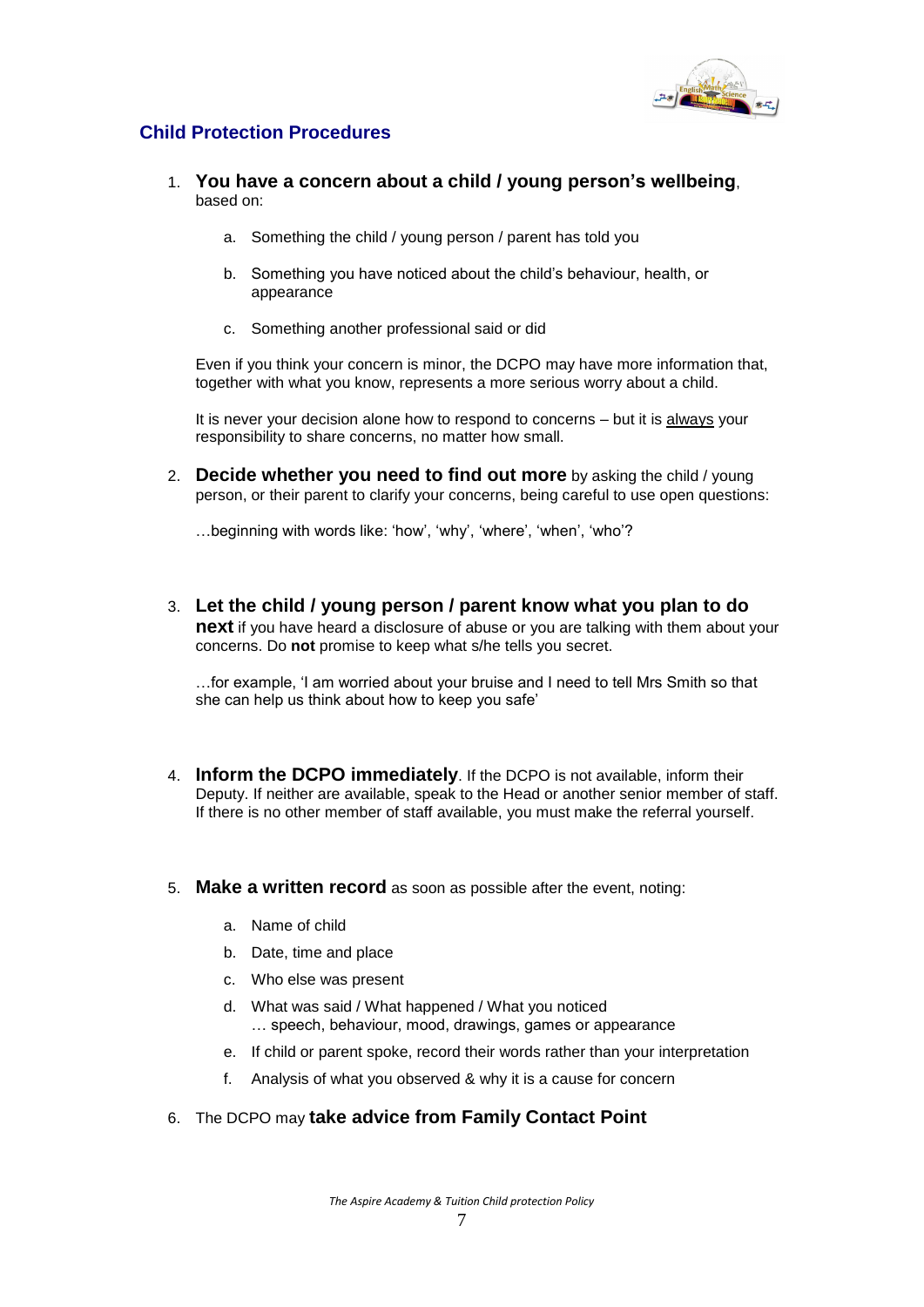

- 7. The DCPO makes the **referral to Family Contact Point** The referral will note all previous intervention by the academy with the child, any relevant history relating to the child, their siblings or the family.
- 8. The **DCPO shares information with other relevant professionals**, recording reasons for sharing information and ensuring that they are aware of what action the other professionals will take as a result of information shared
- 9. The **DCPO informs parent that they have made a CP referral**, if the parent does not already know, and if there is no reason not to let them know

… Family Contact Point may suggest to delay informing the parent in cases of suspected sexual abuse, or where informing the parent might put the child at further risk, to prevent the child being harmed or intimidated (and retracting their disclosure) …or in cases of suspected Fabricated or Induced Illness by proxy, the parent is not informed that this is being considered

10. The **DCPO remains in close communication with other professionals around the child / young person** and with the family, in order to share any updates about the child / young person

If a child protection investigation is pursued, the DCPO and other key academy staff will:

- Work closely and collaboratively with all professionals involved in the investigation, to keep the child / young person safe
- Attend a child protection conference when invited and provide updated information about the child
- Attend any subsequent child protection review conferences.
- Attend core group meetings and take an active role in the implementation of the protection plan.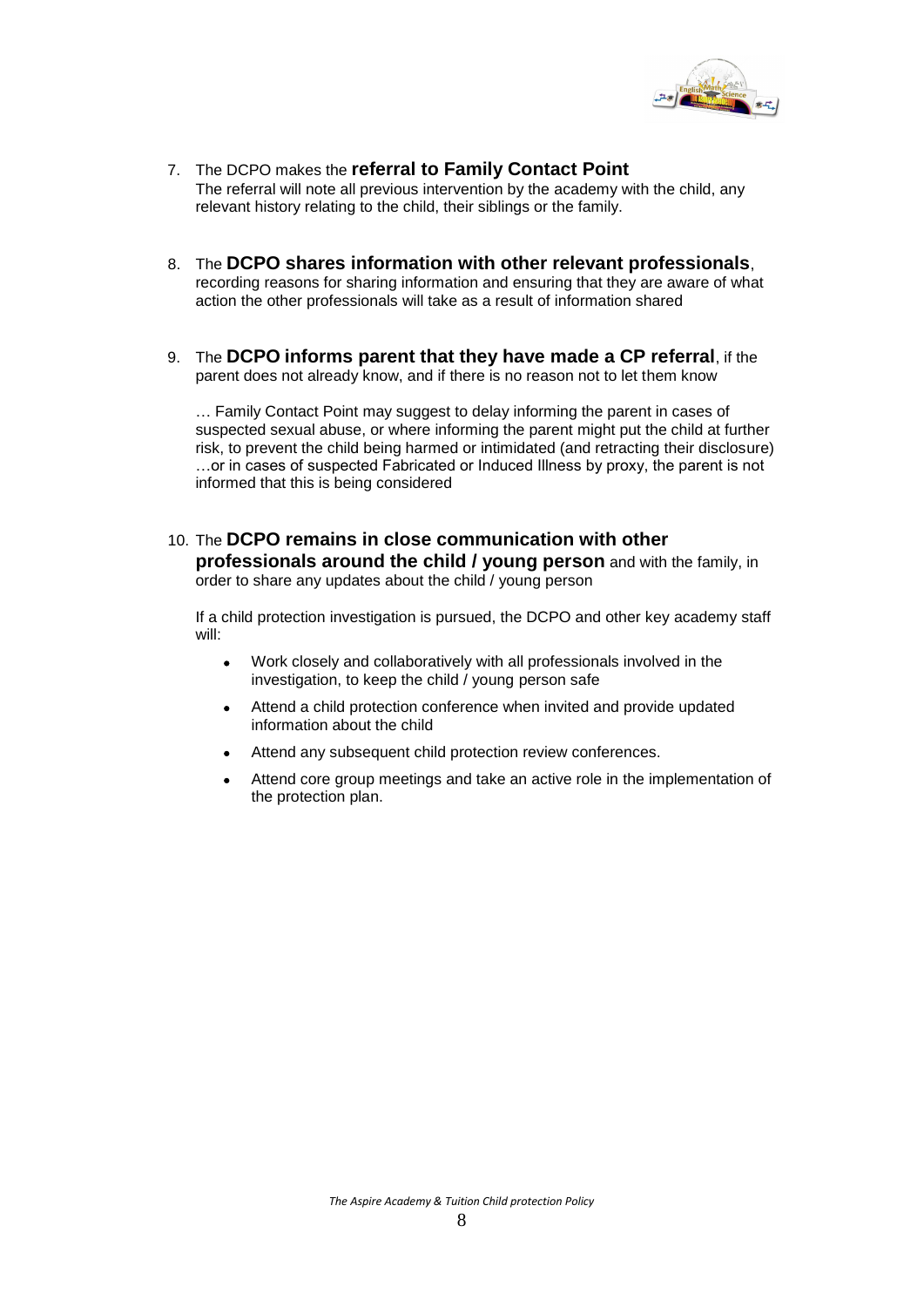

# **Safe Practice**

## **Safer Recruitment**

Safeguarding [Children in Education \(2015\)](http://publications.education.gov.uk/default.aspx?PageFunction=productdetails&PageMode=publications&ProductId=DFES-04217-2006&) outlines Safer Recruitment processes in education settings. At least one member of staff on every recruitment panel will have undertaken training in [Safer Recruitment.](http://www.cwdcouncil.org.uk/safeguarding/safer-recruitment)

The Aspire Academy's Safer Recruitment processes aim to:

- 1. Deter potential abusers by setting high standards of practice and recruitment.
- 2. Reject inappropriate candidates at the application and interview stages
- 3. Prevent abuse to children by developing robust policies and agreeing on safe practice

## **Allegations against Staff, Tutors, Volunteers or Management**

Allegations of abuse can be made by children and young people and they can be made by other concerned adults.

All allegations against staff or volunteers should be immediately brought to the attention of the manager.

If an allegation is made against the manager, this should be brought to the attention of the Board of Directors.

In all cases, the LADO (Local Authority Designated Officer), who is one of the Child Protection Advisers, should be notified.

The Manager should take the following actions:

- Ensure that the child reporting the allegation is safe and away from the member of staff against whom the allegation is made
- Make a referral to the Children's Service where the child resides, if appropriate
- Contact the LADO in Swindon immediately
- Contact the parents/carers of the child, following advice from the LADO
- Suspend the member of staff, tutors, volunteers or managers and review his/her working arrangements, pending the investigation, following advice from the LADO
- Attend strategy meetings convened by the LADO and act upon the decisions made at these meetings

Suspension should be considered when:

- There is a cause to suspect a child is at risk of significant harm or
- The allegation warrants investigation by the police or
- The allegation is so serious that it might be grounds for dismissal

Any disciplinary investigation should be carried out once the child protection investigation has been completed.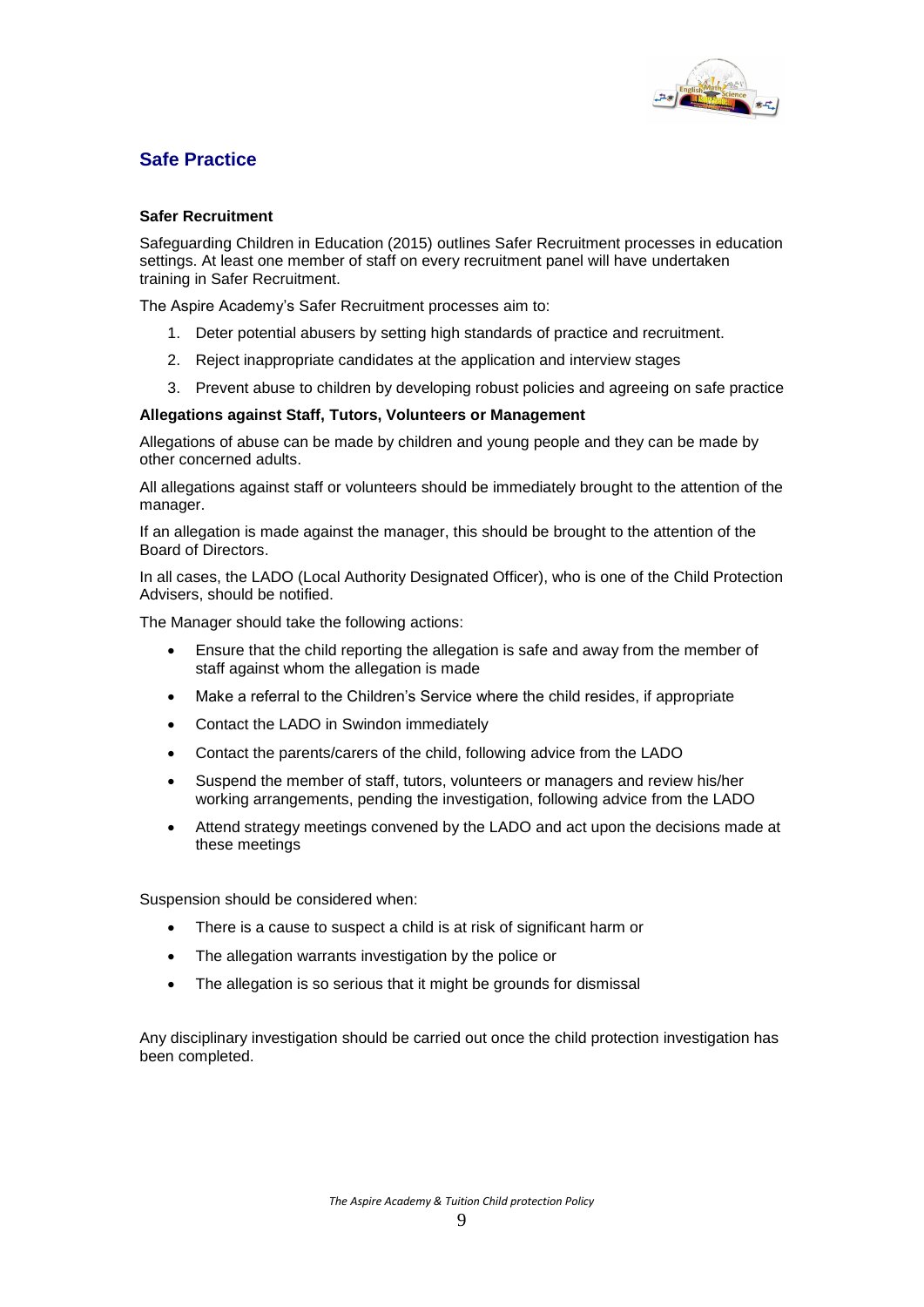

## **Visitors**

- No visitors, including tradespeople, should be allowed to wander around the premises unaccompanied when children and young people are present
- Staff, tutors, volunteers and management should be alert to strangers frequently waiting outside a venue with no apparent purpose.
- Children should not be collected by people other than their parents unless written notification has been received in advance (or alternative arrangements);

## **Supporting Academy Provision**

Many other aspects of academy provision support the aims of this policy. The Aspire Academy & Tuition play an important role in making children and young people aware both of behaviour towards them that is not acceptable, and of how they can help keep themselves safe.

The non-statutory framework for personal, social and health education (PSHE) provides opportunities for children and young people to learn about keeping safe. PSHE curriculum materials provide resources that enable The Aspire Academy & Tuition Centre to tackle issues regarding healthy relationships, including domestic violence, bullying and abuse. Discussions about personal safety and keeping safe can reinforce the message that any kind of violence is unacceptable, let children and young people know that it is acceptable to talk about their own problems, and signpost sources of help.

Other aspects of provision that support this policy are:

- Social and Emotional Aspects of Learning (SEAL)
- Citizenship Curriculum
- Sexual Health Initiatives
- Academy Nurse checks
- Etc, etc

## **Use of Force, Restraint and Positive Handling**

The law forbids a teacher or other members of staff from using any degree of physical contact that is deliberately intended to punish a pupil, or that is primarily intended to cause pain or injury or humiliation.

Teachers at the academy are allowed to use reasonable force to control or restrain pupils under certain circumstances. In some circumstances, teachers and authorised members of staff can retrain pupils in order to protect them and others.

Any concerns or allegations that a member of staff may have acted inappropriately should be brought to the Manager immediately, in confidence. The Manager, in turn, will contact the Local Authority Designated Officer (LADO).

## **Staff Conduct**

In order to protect children, young people and members of staff, we encourage staff, tutors and volunteers to follow our professional code of conduct. This covers appropriate dress, the use of appropriate boundaries, social contact outside setting (including on social networking sites), the receiving and giving of gifts and favouritism, and the safe use of technology.

- Being alone with the child/young person
- Physical contact/restraint
- Social contact outside the academy's setting/appropriate boundaries
- Gifts & favouritism
- Behaviour management
- Intimate care